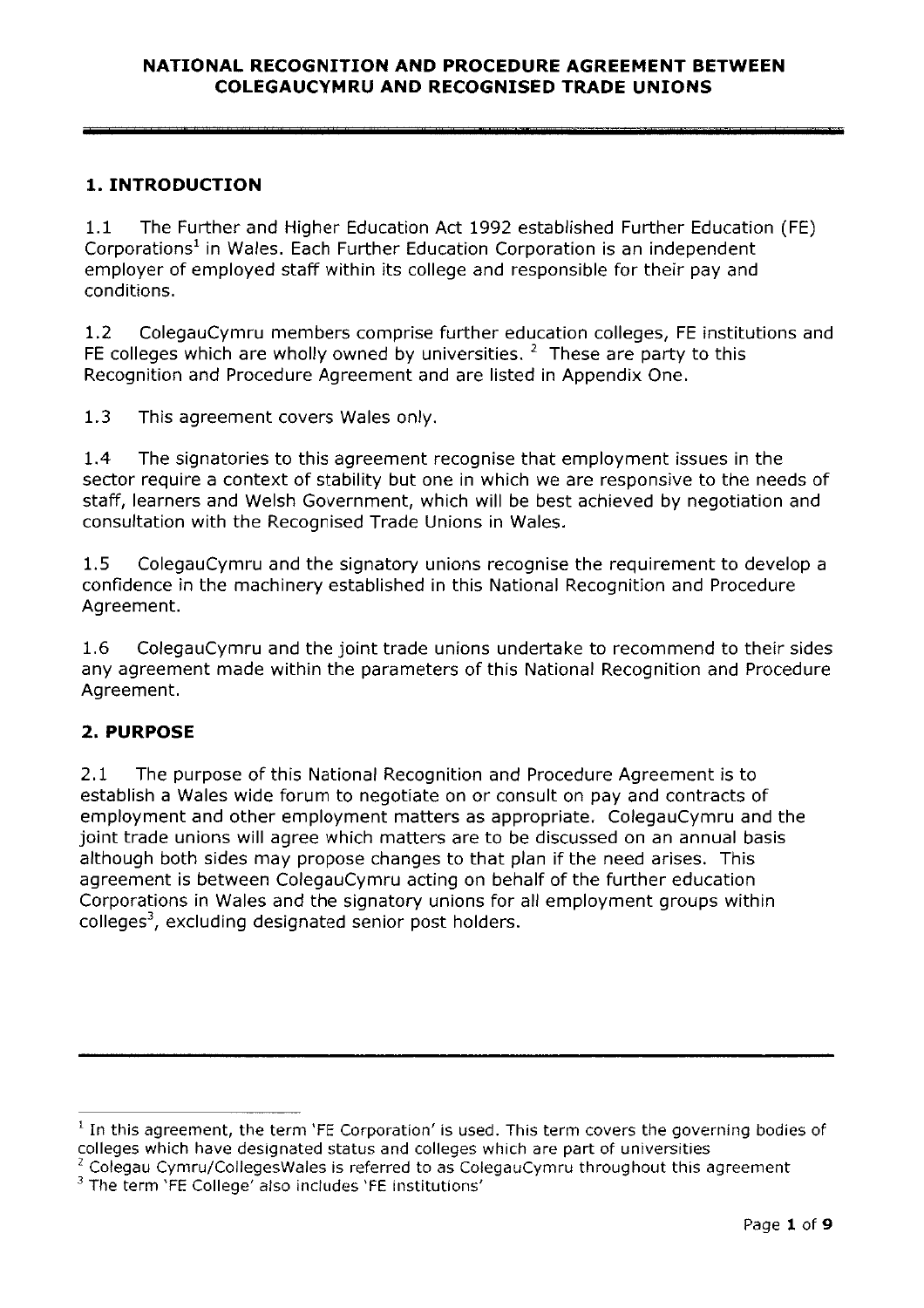2.2 The outcome of national negotiations and consultations are recommendations to local colleges. The Further and Higher Education Act 1992 gives FE corporations the right to determine their own terms and conditions of employment. But both sides will endeavour to ensure full implementation of recommendations made.

# 3. GENERAL PRINCIPLES

3.1 ColegauCymru and the signatory unions agree that it is in the interests of the FE Corporations, their employees and students that the business of Colleges should function effectively to the benefit of all of them and that this is <sup>a</sup> common objective.

3.2 ColegauCymru and the signatory unions accep<sup>t</sup> that nothing in this Agreement is intended to replace, detract from or weaken the direct communication and positive relationships that exist between individual employees and their employers, and local trade unions and college managers and staff.

3.3 Appendix 2 sets out the respective unions that are recognised by the FE Institutions and FE Colleges covered by this agreement.

## 4. RECOGNITION

4.1 ColegauCymru recognises the following unions for employees in FE Colleges. The unions will send their representatives to the Wales Negotiations Committee (FE) (WNCFE).

- •The Association of Managers in Education (AMiE)
- •The Association of Teachers & Lecturers (ATL)
- •The General Municipal Boilermakers (GMB)
- •UNISON
- •Undeb Cenedlaethol Athrawon Cymru (UCAC)
- •University and College Union (UCU)
- NASUWT
- \*UNITE

4.2 The number of representatives attending the WNCFE shall be as follows:

4.3 Up to five employer representatives nominated by ColegauCymru

4.4 Up to 11 lay representatives from the TUC affiliated trade unions with the following balance of membership, subject to size of membership within FE colleges in Wales:

- $\bullet$  3 x UCU
- •2 <sup>x</sup> UNISON
- • $1 \times$  AMiE
- • $1 \times$  ATL
- • $1 \times$ GMB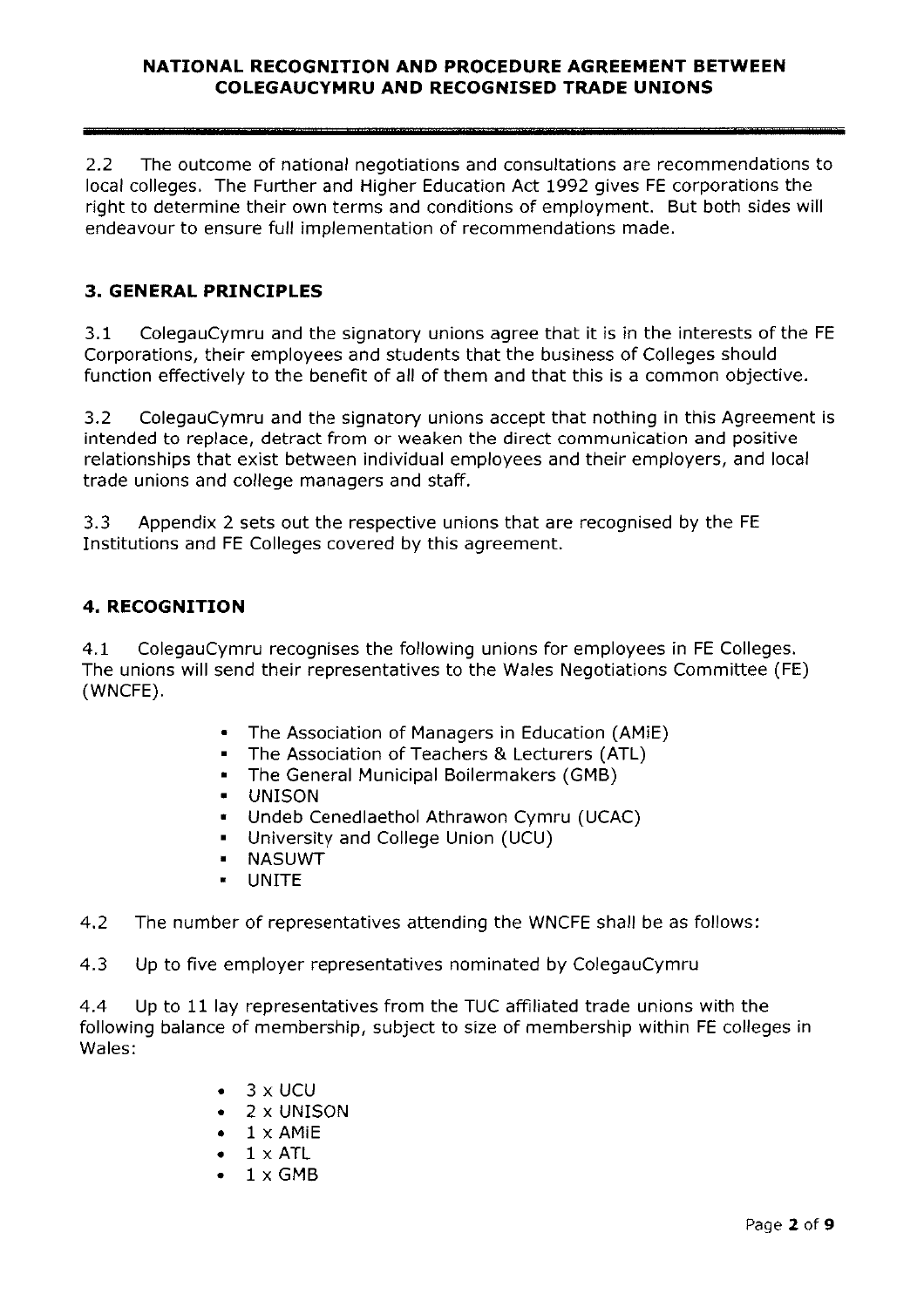- •1xUNITE
- •1xUCAC
- •1 <sup>x</sup> NASUWT

4.5 The trade unions may vary their balance of representation within the <sup>11</sup> maximum representatives.

4.6 Each trade union may bring to <sup>a</sup> meeting <sup>a</sup> paid official in an ex-officio capacity, who can contribute to the proceedings. The employers' side may bring to <sup>a</sup> meeting <sup>a</sup> ColegauCymru manager and up to <sup>3</sup> other managers employed by FE corporations in Wales, in an ex-officio capacity.

4.7 The signatory unions recognised that it is the right and responsibility of the FE Corporations and FE Governing Bodies to manage their domestic affairs in the context of this agreement.

# 5. THE WALES NEGOTIATIONS COMMITTEE FURTHER EDUCATION

The WNCFE shall undertake the following activities:

5.1 Review and update as appropriate the Recognition and Procedure Agreement for Wales.

5.2 Agree <sup>a</sup> programme of matters to be discussed on an annual basis.

5.3 Seek to reach agreemen<sup>t</sup> on pay, terms and conditions of employment and related matters.

5.4 Develop where appropriate joint policies of goo<sup>d</sup> practice guidance in employment issues.

5.5 Oversee and be responsible for the procedure for dealing with unresolved disputes arising from matters considered by the WNCFE.

5.6 Undertake work to review the implementation of recommendations to FE Corporations.

5.7 Monitor the implementation of agreements made between ColegauCymru and the JTUs across the FE sector in Wales.

## 6. PROCEDURES OF THE WNCFE

6.1 The WNCFE will normally meet on at least <sup>3</sup> occasions in any one calendar year, at least once per term, Additional meetings may be called by either side when appropriate. The last meeting in an academic year will agree if possible dates of meetings in the following year.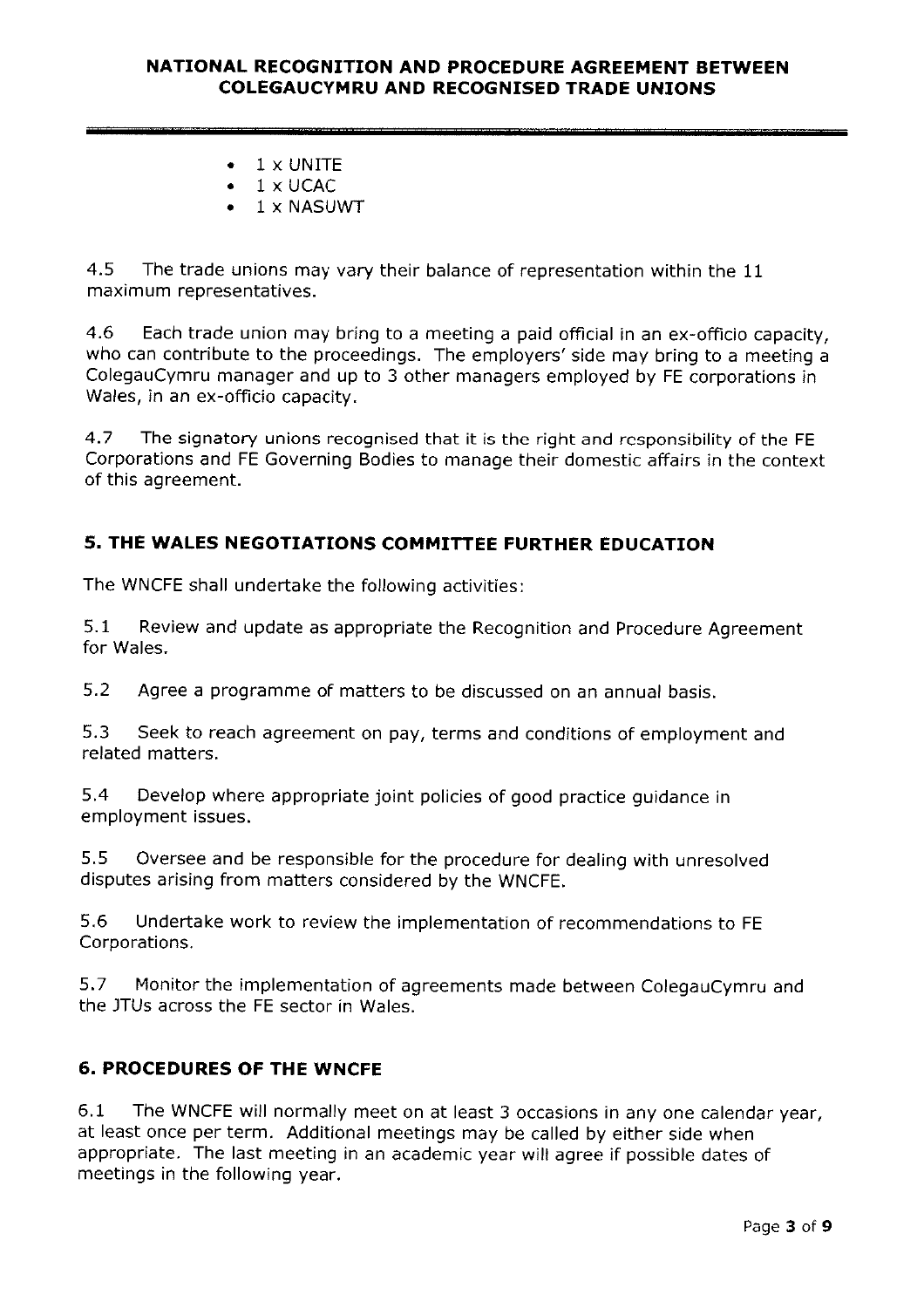6.2 The WNCFE will not be quorate unless two representatives from ColegauCymru and four members representing signatory unions are present. As far as possible, meetings will be planned to ensure that all members are able to attend.

6.3 The WNCFE has the right to set up working groups and decide on their remit and membership, with <sup>a</sup> maximum of three representatives from each side.

6.4 ColegauCymru and the joint trade unions will chair alternative meetings of WNCFE and the working groups.

6.5 Papers will be distributed 5 working days before meetings of WNCFE. In the event that papers cannot be distributed within this time period, papers will be presented or tabled less than 5 working days before <sup>a</sup> meeting with the permission of both chairs or both secretaries of the ColegauCymru and joint trade union sides.

6.6 ColegauCymru will undertake to encourage their members to allow national negotiators sufficient paid time off to prepare for, attend and disseminate the information from meetings of the joint Trade Unions and WNCFE.

## 7. DRAFTING GROUP

7.1 The WNCFE has the right to establish <sup>a</sup> drafting group.

7.2 The drafting group will consist of the chair and secretary of the joint Trade Unions Group and the Chair and Vice Chair to the ColegauCymru Human Resources Network Group or their nominees.

7.3 The purpose of the drafting group is to produce documents for consideration by the full body, to help draft amendments to <sup>g</sup>ive effect to the decisions made by the full body and to act as editors to ensure consistency across the national agreements in Wales.

## 8. NATIONAL COLLECTIVE AGREEMENTS

8.1 National Collective Agreements will be considered by the WNCFE if they meet any of the following criteria:

8.1.1 Where there is <sup>a</sup> statutory requirement to provide pay and benefits relating to, for example, Maternity, Paternity, Adoption, Flexible Working, Parental Leave or Carer's Leave;

8.1.2 Where procedures allow the employee to be accompanied and represented by <sup>a</sup> trade union;

8.1.3 Where the parties agree to have <sup>a</sup> National Collective Agreement in <sup>p</sup>lace.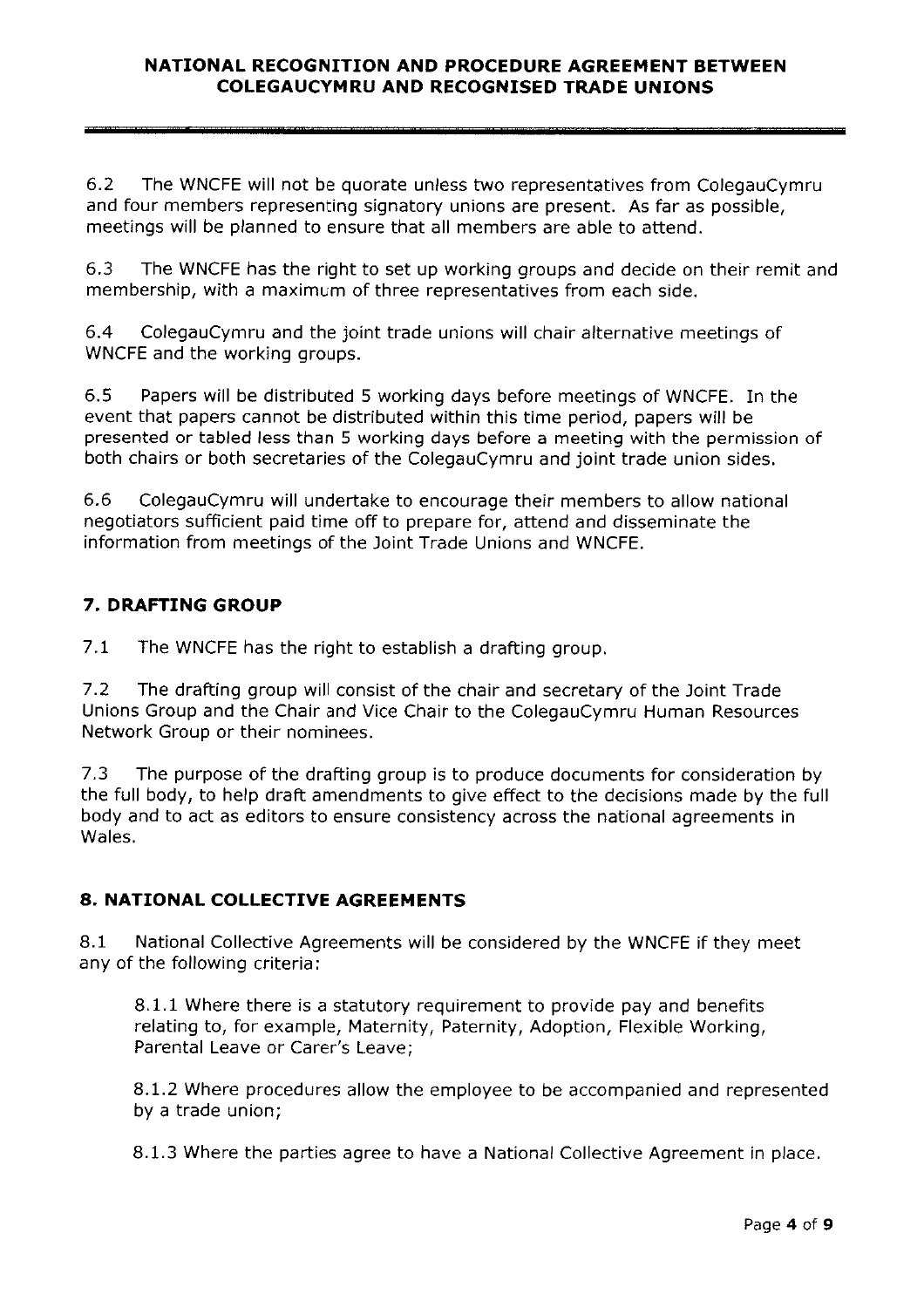8.2 Once the terms of a new collective agreement have been agreed WNCFE will also agree <sup>a</sup> date from which the collective agreemen<sup>t</sup> will be expressly incorporated into the National Contract by the relevant employer College (in accordance with clause 37 of the National Contract).

8.3 Pending completion of the negotiations referred to in clause 8.2, the terms of any existing local collective agreements will continue to apply.

8.4 Once an agreemen<sup>t</sup> has been signed off by both parties <sup>a</sup> recommendation will go from ColegauCymru to all employers listed in Appendix 1.

8.5 Any amendments or alteration to <sup>a</sup> National Agreement must be made by WNCFE.

8.6 The Joint Trade Unions are responsible for ensuring that all members adhere to the policies and procedures agreed through WNCFE.

8.7 Any and all amendments to National Collective Agreements will be agreed between the parties to the Agreement, through the structures outlined within this agreement.

# 9. PROCEDURE FOR DEALING WITH DISPUTES

9.1 It is mutually agreed that the aim of the WNCFE is to make recommendations on pay and employment related matters and to avoid disputes until all discussion has been exhausted.

9.2 In the event of the WCNFE failing to resolve an issue within its defined remit, representatives of the unions and ColegauCymru shall consider the matter jointly and may, if mutually agree<sup>d</sup> to do so, refer it to ACAS for conciliations, arbitration or any other form of assistance.

9.3 Any requests for clarification from colleges arising from any agreemen<sup>t</sup> will be dealt with by the officers of ColegauCymru, namely the Chief Executive of ColegauCymru and the Chair of the Employment Committee, in conjunction with the officers of the joint Trade Unions, namely the Chair and Secretary to the joint Trade Union Group.

9.4 Every effort will be made to respon<sup>d</sup> to any reques<sup>t</sup> for clarification within <sup>14</sup> working days of receipt of that request.

9.5 If the officers responsible for dealing with requests are unable to provide the clarification necessary then the issue will be dealt with by the disputes procedures within individual colleges.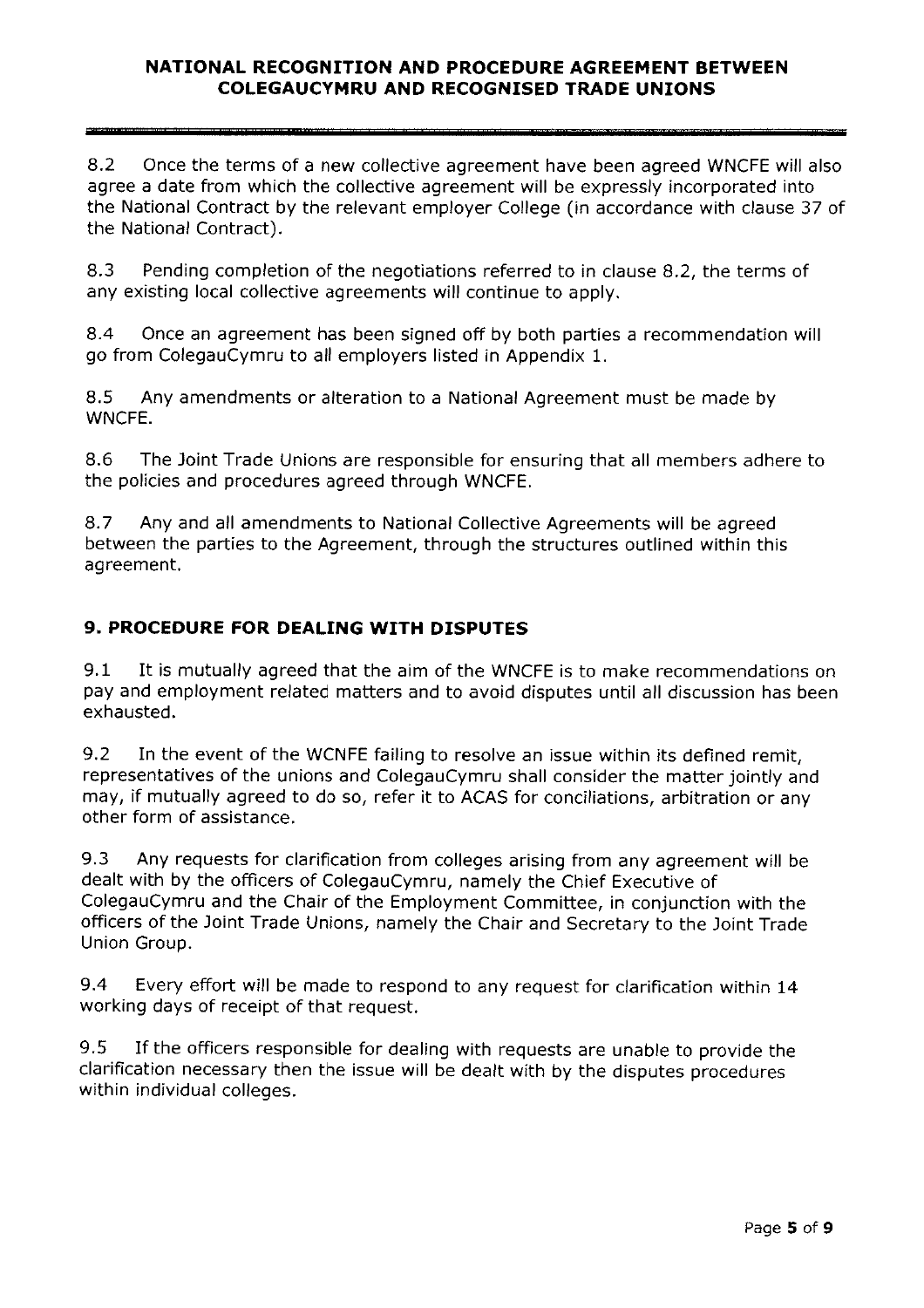# 10. VARIATION AND TERMINATION OF THIS AGREEMENT

10.1 Variations or changes to this Agreement will be presented in writing with at least <sup>5</sup> working days' notice to <sup>a</sup> full meeting of the WNCFE and then must have the agreement of the WNCFE.

10.2 Either side may terminate this agreement by giving six months' notice in writing to the other party. Any union or college may withdraw individually from this Agreement by giving six months' notice in writing to Colega

10.3 This Agreement will operate from the date of all parties signing the Agreement.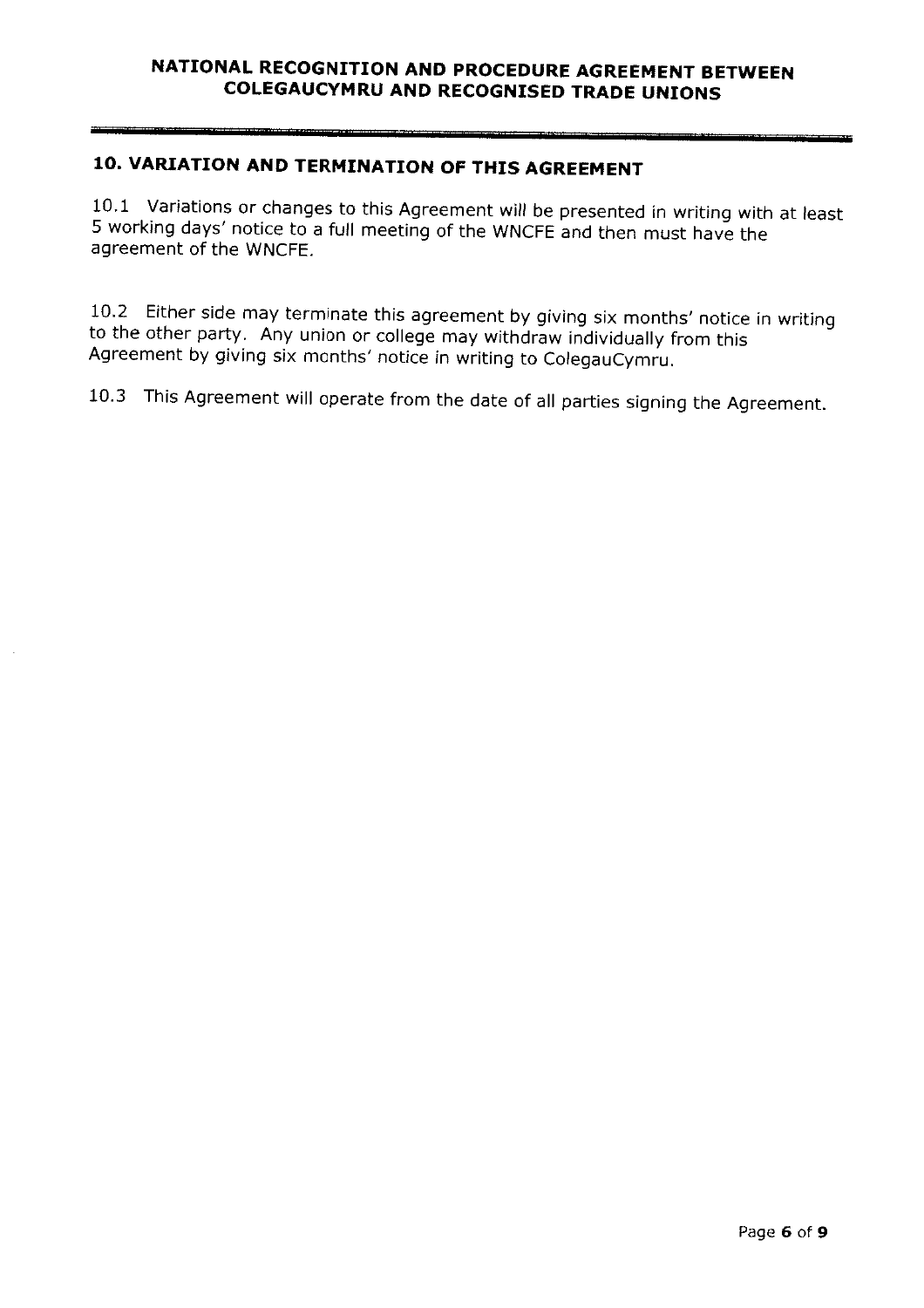## **APPENDIX 1**

This appendix will be updated to reflect any changes to the names and numbers of Further Education Colleges and Further Education Institutions.

#### CORPORATIONS AND/OR GOVERNING BODIES OF FURTHER EDUCATION COLLEGES AND FURTHER EDUCATION INSTITUTIONS SIGNATORIES OF THE RECOGNITION AND PROCEDURE AGREEMENT AS OF MARCH 2014

Bridgend College/Coleg Penybont Cardiff and Vale College/Coleg Caerdydd <sup>a</sup>'r Fro Coleg Cambria Coleg Gwent Coleg <sup>y</sup> Cymoedd Gower College Swansea/Coleg Gŵyr Abertawe Grip Llandrillo Menai Grŵp NTPC Group Pembrokeshire College/Coleg Sir Benfro St David's Catholic College/Coleg Catholig Dewi Sant Merthyr Tydfil College/Y Coleg Merthyr Tudful; Coleg Ceredigion Coleg Sir Gâr WEA Cymru Coleg Cymunedol/YMCA Community College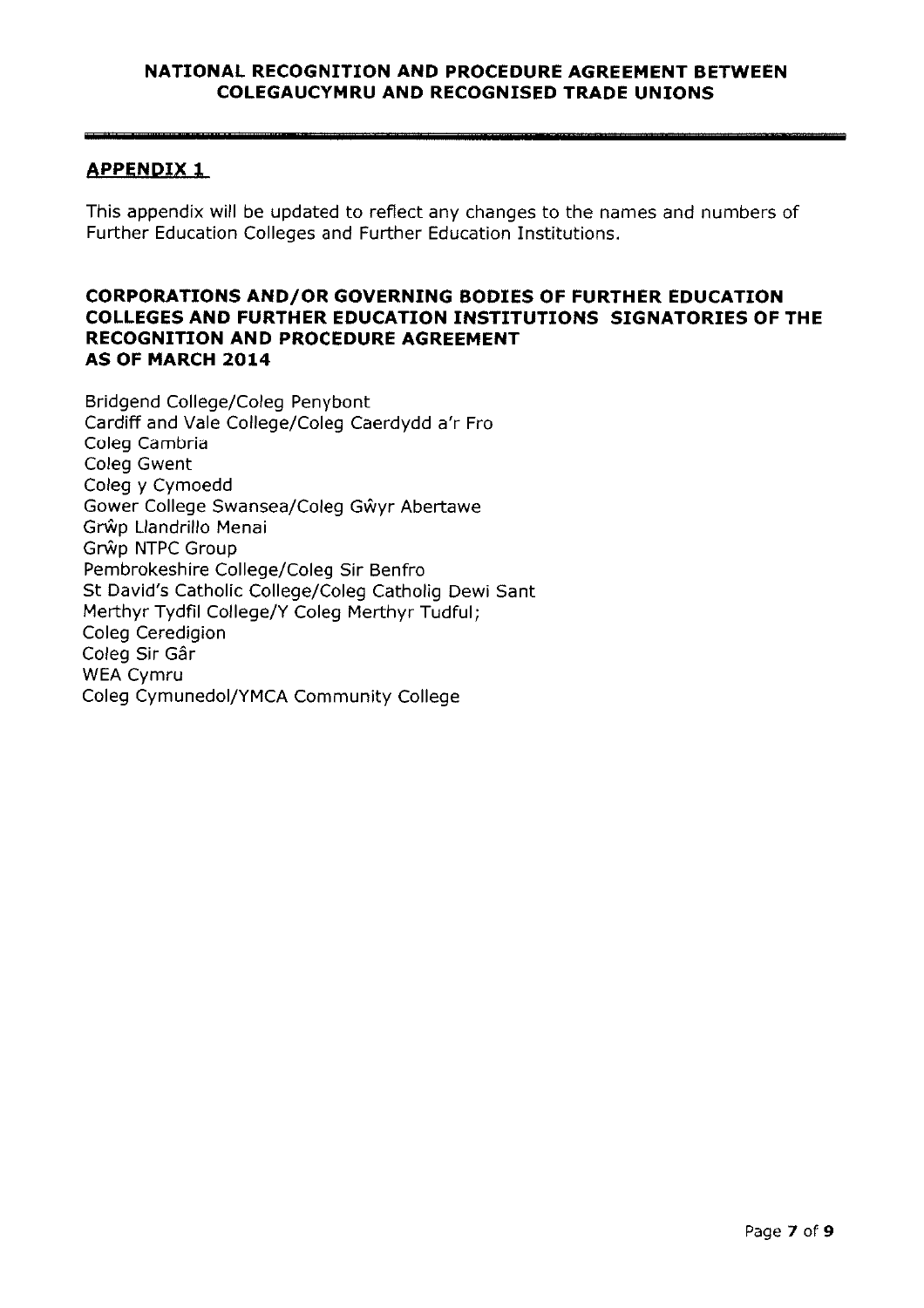<u> Alexandria componente e consegui</u>

-------

#### APPENDIX 2

<u>ministrativa et internacionale di </u>

| Bridgend College/Coleg Penybont:                                         | AMIE, UCU, UNISON,                                  |
|--------------------------------------------------------------------------|-----------------------------------------------------|
| Cardiff and Vale College/Coleg Caerdydd a'r Fro                          | AMIE, UCU, UNISON                                   |
| Coleg Cambria                                                            | AMIE, ATL, NASUWT, NUT, UCU,<br>UNISON, UCAC, UNITE |
| Coleg Gwent                                                              | AMIE, UCU, UNISON                                   |
| Coleg y Cymoedd                                                          | AMIE, GMB, UCU, UNISON                              |
| Gower College Swansea/Coleg Gŵyr Abertawe                                | AMIE, ATL UCU, UNISON                               |
| Grŵp Llandrillo Menai                                                    | AMIE, UCAC, UCU, UNISON, UNITE,                     |
| Grŵp NTPC Group                                                          | AMIE, ATL, UCU, UNISON                              |
| Pembrokeshire College/Coleg Sir Benfro                                   | AMIE, ATL, UCU, UNISON                              |
| St David's Catholic College/Coleg Catholig Dewi Sant ATL, NASUWT, UNISON |                                                     |
| Merthyr Tydfil College/Y Coleg Merthyr Tudful;                           | AMIE, ATL, GMB, UCU UNISON                          |
| Coleg Ceredigion                                                         | No agreement in place                               |
| Coleg Sir Gâr                                                            | ATL, AMIE, UCU, UNISON                              |
| WEA Cymru                                                                | <b>UNITE</b>                                        |
| Coleg Cymunedol/YMCA Community College                                   | No agreement in place nationally                    |